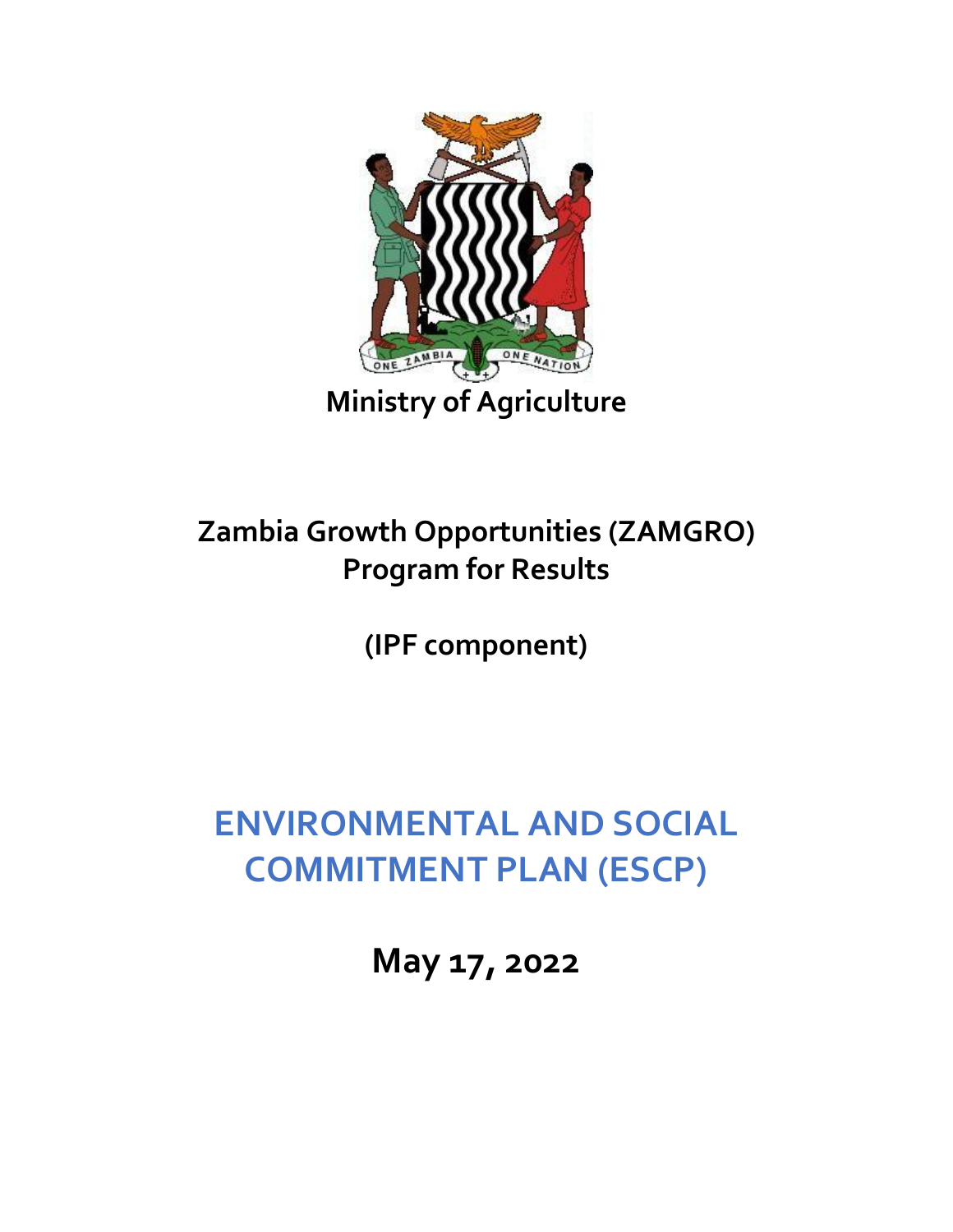## **ENVIRONMENTAL AND SOCIAL COMMITMENT PLAN**

- 1. The Government of the Republic of Zambia (the Recipient) through Ministry of Agriculture will implement the Zambia Growth Opportunities (the Project), as set out in the Financing Agreement. The International Development Association (the Association), has agreed to provide financing for the Project, as set out in the referred agreement.
- 2. The Recipient shall ensure that the Project is carried out in accordance with the Environmental and Social Standards (ESSs) and this Environmental and Social Commitment Plan (ESCP), in a manner acceptable to the Association. The ESCP is a part of the Financing Agreement. Unless otherwise defined in this ESCP, capitalized terms used in this ESCP have the meanings ascribed to them in the referred agreement.
- 3. Without limitation to the foregoing, this ESCP sets out material measures and actions that the Recipient shall carry out or cause to be carried out, including, as applicable, the timeframes of the actions and measures, institutional, staffing, training, monitoring, and reporting arrangements, and grievance management. The ESCP also sets out the environmental and social (E&S) instruments that shall be adopted and implemented under the Project, all of which shall be subject to prior consultation and disclosure, consistent with the ESS, and in form and substance, and in a manner acceptable to the Association. Once adopted, said E&S instruments may be revised from time to time with prior written agreement by the Association.
- 4. As agreed by the Association and the Recipient, this ESCP will be revised from time to time if necessary, during Project implementation, to reflect adaptive management of Project changes and unforeseen circumstances or in response to Project performance. In such circumstances, the Recipient and the Association agree to update the ESCP to reflect these changes through an exchange of letters signed between the Association and the Recipient Director Local Government Finance. The Recipient shall promptly disclose the updated ESCP.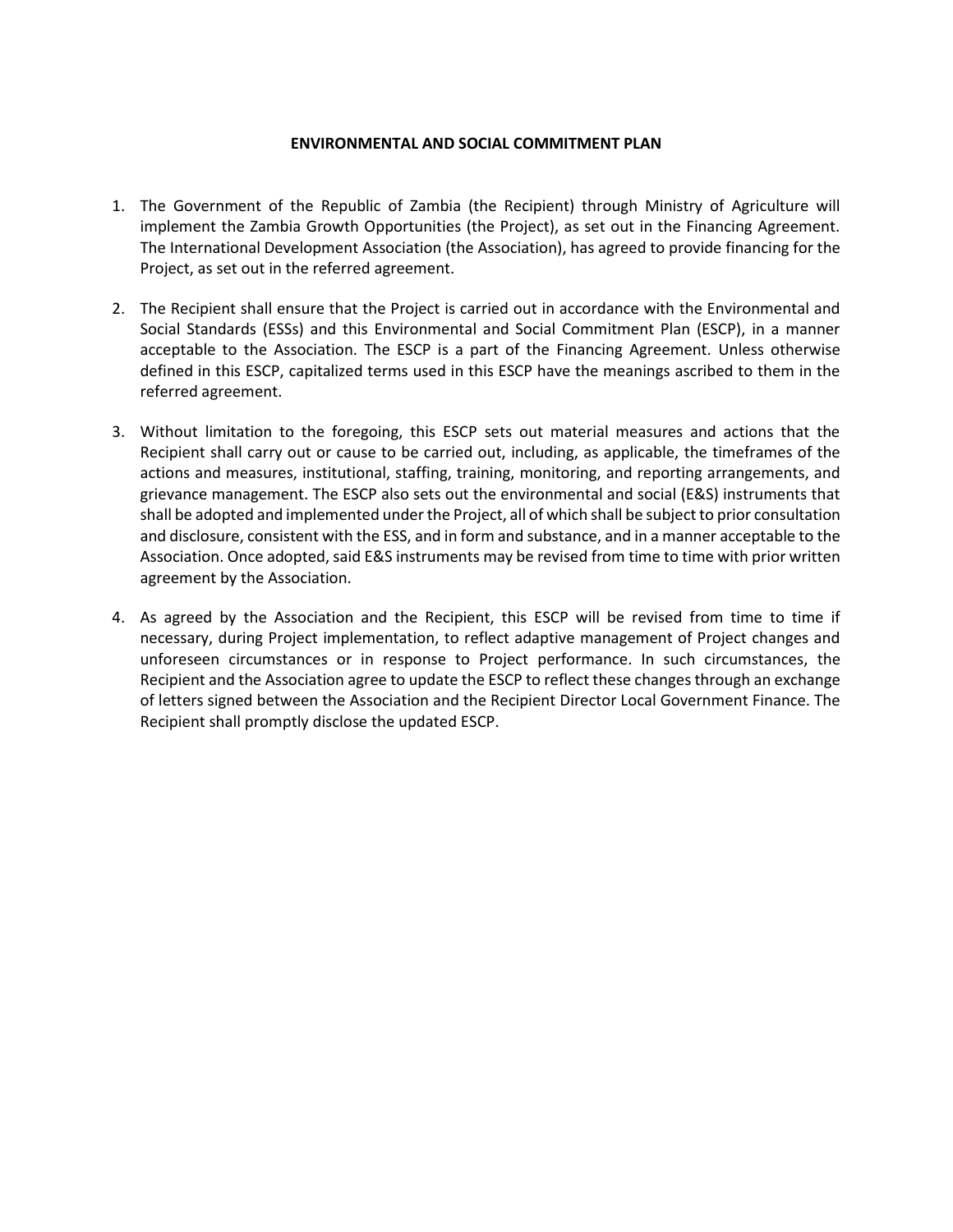|     | <b>MATERIAL MEASURES AND ACTIONS</b>                                                                                                                                                                                                                                                                                                                                                                                                                                                                                                                                                                                                                                                                                                                                                                                                                                                             | <b>TIMEFRAME</b>                                                                                                                                                                                                                                                        | <b>RESPONSIBLE ENTITY</b>  |  |
|-----|--------------------------------------------------------------------------------------------------------------------------------------------------------------------------------------------------------------------------------------------------------------------------------------------------------------------------------------------------------------------------------------------------------------------------------------------------------------------------------------------------------------------------------------------------------------------------------------------------------------------------------------------------------------------------------------------------------------------------------------------------------------------------------------------------------------------------------------------------------------------------------------------------|-------------------------------------------------------------------------------------------------------------------------------------------------------------------------------------------------------------------------------------------------------------------------|----------------------------|--|
|     | <b>MONITORING AND REPORTING</b>                                                                                                                                                                                                                                                                                                                                                                                                                                                                                                                                                                                                                                                                                                                                                                                                                                                                  |                                                                                                                                                                                                                                                                         |                            |  |
| Α   | <b>REGULAR REPORTING</b><br>Prepare and submit to the Association regular monitoring reports on the environmental,<br>social, health and safety (ESHS) performance of the Project, including but not limited to<br>the implementation of the ESCP, status of preparation and implementation of E&S<br>instruments required under the ESCP, stakeholder engagement activities, and<br>functioning of the grievance mechanism.                                                                                                                                                                                                                                                                                                                                                                                                                                                                     | Submit quarterly reports to the<br>Association throughout the<br>implementation of the IPF component<br>of the PforR, commencing after the<br>Effective Date. Submit each report to<br>the Association no later than 10 days<br>after the end of each reporting period. | Ministry of<br>Agriculture |  |
| B   | <b>INCIDENTS AND ACCIDENTS</b><br>Promptly notify the Association of any incident or accident related to the Project which<br>has, or is likely to have, a significant adverse effect on the environment, the affected<br>communities, the public or workers, including, inter alia, cases of sexual exploitation and<br>abuse (SEA), sexual harassment (SH), and accidents that result in death, serious or<br>multiple injury. Provide sufficient detail regarding the scope, severity, and possible<br>causes of the incident or accident, indicating immediate measures taken or that are<br>planned to be taken to address it, and any information provided by any contractor<br>and/or supervising firm, as appropriate.<br>Subsequently, at the Association's request, prepare a report on the incident or accident<br>and propose any measures to address it and prevent its recurrence. | Notify the Association no later than 48<br>hours after learning of the incident or<br>accident.<br>Provide subsequent report to the<br>Association within a timeframe<br>acceptable to the Association                                                                  | Ministry of<br>Agriculture |  |
|     | <b>ESS 1: ASSESSMENT AND MANAGEMENT OF ENVIRONMENTAL AND SOCIAL RISKS AND IMPACTS</b>                                                                                                                                                                                                                                                                                                                                                                                                                                                                                                                                                                                                                                                                                                                                                                                                            |                                                                                                                                                                                                                                                                         |                            |  |
| 1.1 | <b>ORGANIZATIONAL STRUCTURE</b><br>Establish and maintain a PMU under the Policy and Planning Department with qualified<br>staff and resources to support management of ESHS risks and impacts of the IPF<br>component of the PforR, including an environmental specialist and a social specialist.                                                                                                                                                                                                                                                                                                                                                                                                                                                                                                                                                                                              | Hire or appoint the environmental<br>specialist and social specialist by no<br>later than 3 months after the Operation<br>effectiveness, and thereafter maintain<br>these positions throughout the<br>Operation implementation.                                         | Ministry of<br>Agriculture |  |
| 1.2 | <b>TECHNICAL ASSISTANCE</b><br>Ensure that terms of reference for consultancies, studies (including feasibility studies, if<br>applicable), capacity building, training, and outputs of any other technical assistance<br>activities which will include Environmental and Social Impact Assessments (ESIAs),<br>Resettlement Action Plans (RAPs) and Stakeholder Engagement Plan (SEP) under the IPF                                                                                                                                                                                                                                                                                                                                                                                                                                                                                             | ToRs to be ready prior to<br>commencement of the activities which<br>are related to these TORs.                                                                                                                                                                         | Ministry of<br>Agriculture |  |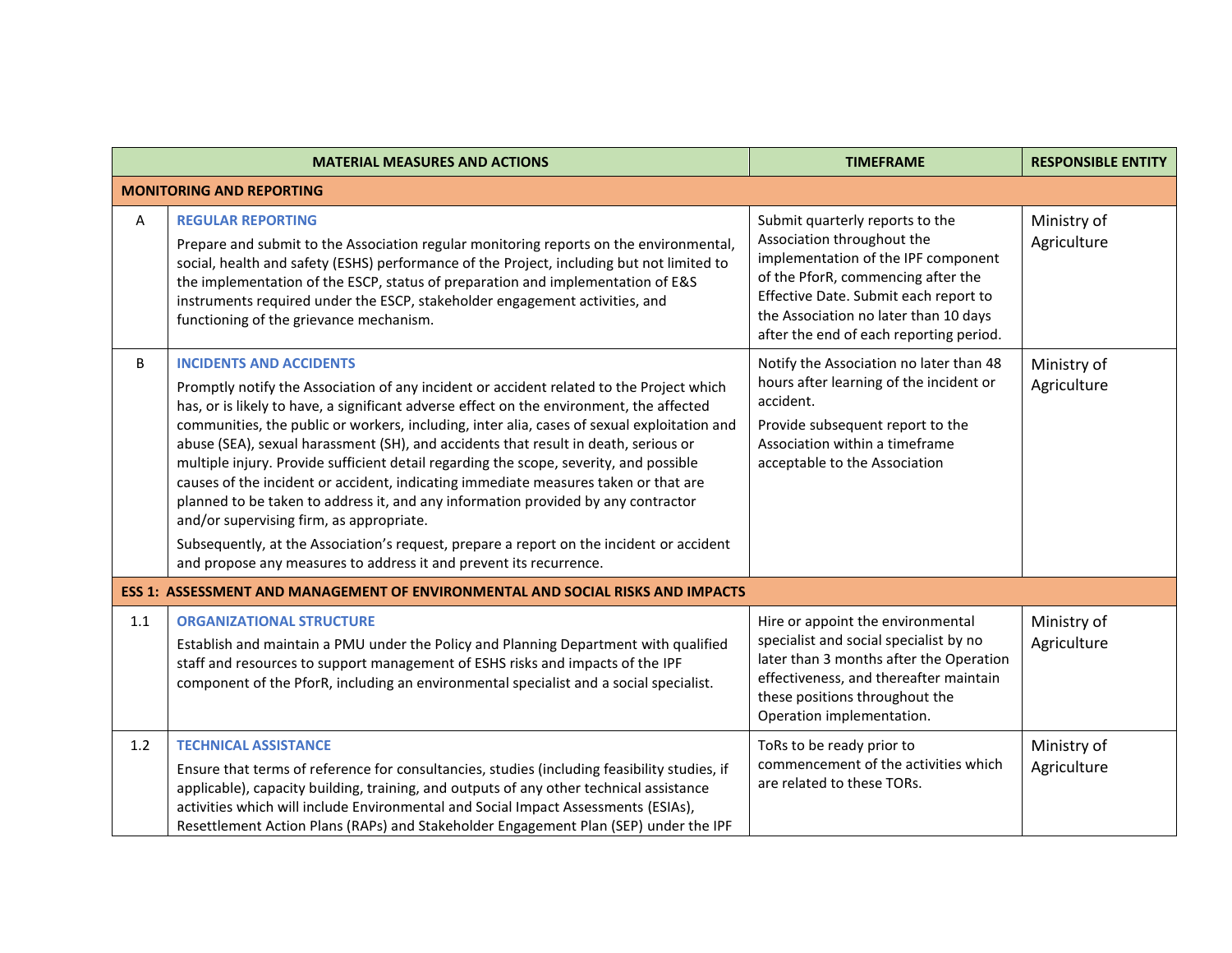|     | <b>MATERIAL MEASURES AND ACTIONS</b>                                                                                                                                                                                                                                                                                                                                                                                                                                                                                                                                                                                                                                                                                                                                                                                                                                                                                                                                                                                                                                                                                                                                                                                                                                                                                                                                                                                                                                                                                                                                                                                                                              | <b>TIMEFRAME</b>                                                                                                                                                                                                                                | <b>RESPONSIBLE ENTITY</b>                                                     |
|-----|-------------------------------------------------------------------------------------------------------------------------------------------------------------------------------------------------------------------------------------------------------------------------------------------------------------------------------------------------------------------------------------------------------------------------------------------------------------------------------------------------------------------------------------------------------------------------------------------------------------------------------------------------------------------------------------------------------------------------------------------------------------------------------------------------------------------------------------------------------------------------------------------------------------------------------------------------------------------------------------------------------------------------------------------------------------------------------------------------------------------------------------------------------------------------------------------------------------------------------------------------------------------------------------------------------------------------------------------------------------------------------------------------------------------------------------------------------------------------------------------------------------------------------------------------------------------------------------------------------------------------------------------------------------------|-------------------------------------------------------------------------------------------------------------------------------------------------------------------------------------------------------------------------------------------------|-------------------------------------------------------------------------------|
|     | component of the PforR are carried out in accordance with terms of reference<br>acceptable to the Association, that are consistent with the ESF requirements as a<br>precautionary measure incase country systems are not adequate. Thereafter ensure that<br>the outputs of such activities comply with the terms of reference.                                                                                                                                                                                                                                                                                                                                                                                                                                                                                                                                                                                                                                                                                                                                                                                                                                                                                                                                                                                                                                                                                                                                                                                                                                                                                                                                  | Ensure compliance with ESF<br>requirements throughout Project<br>implementation.                                                                                                                                                                |                                                                               |
|     | <b>ESS 2: LABOR AND WORKING CONDITIONS</b>                                                                                                                                                                                                                                                                                                                                                                                                                                                                                                                                                                                                                                                                                                                                                                                                                                                                                                                                                                                                                                                                                                                                                                                                                                                                                                                                                                                                                                                                                                                                                                                                                        |                                                                                                                                                                                                                                                 |                                                                               |
| 2.1 | <b>LABOR MANAGEMENT PROCEDURES</b><br>Ensure that engagement of workers to support implementation of the IPF Component is<br>consistent with ESS2. To this end, ensure that the following measures are carried out:<br>Provide workers with information and documentation that is clear and<br>a)<br>understandable regarding their terms and conditions of employment through<br>written contracts setting out their rights, including, inter alia, rights related to hours<br>of work, wages, overtime, compensation and benefits, as well as written notice of<br>termination of employment, and details of severance payments, as applicable;<br>Implement occupational health and safety (including personal protective equipment,<br>b)<br>and emergency preparedness and response) measures, taking into account the<br>General Environmental, Health and Safety Guidelines (EHSGs), and other relevant<br>Good International Industry Practice (GIIP) and, as appropriate, the industry-specific<br>EHSGs and other Good International Industry Practice (GIIP);<br>Implement measures, as applicable, to, inter alia: (i) prevent the use of all forms of<br>C)<br>forced labor and child labor; (ii) enable workers to benefit from, inter alia, access to<br>grievance and redress mechanisms without fear of retaliation; and effective freedom<br>to form and join workers organizations or alternative mechanisms for expressing<br>their concerns and protect their rights related to labor and working conditions;<br>Develop a code of conduct for workers, which shall include measures to prevent and<br>d)<br>respond to SEA and SH cases and | Carry out the measures throughout the<br>implementation cycle of the IPF<br>Component.<br>Include in consultants' contracts all<br>labor aspects in accordance with ESS2<br>and national legislation and implement<br>them throughout the year. | Ministry of Finance<br>and National<br>Planning<br>Ministry of<br>Agriculture |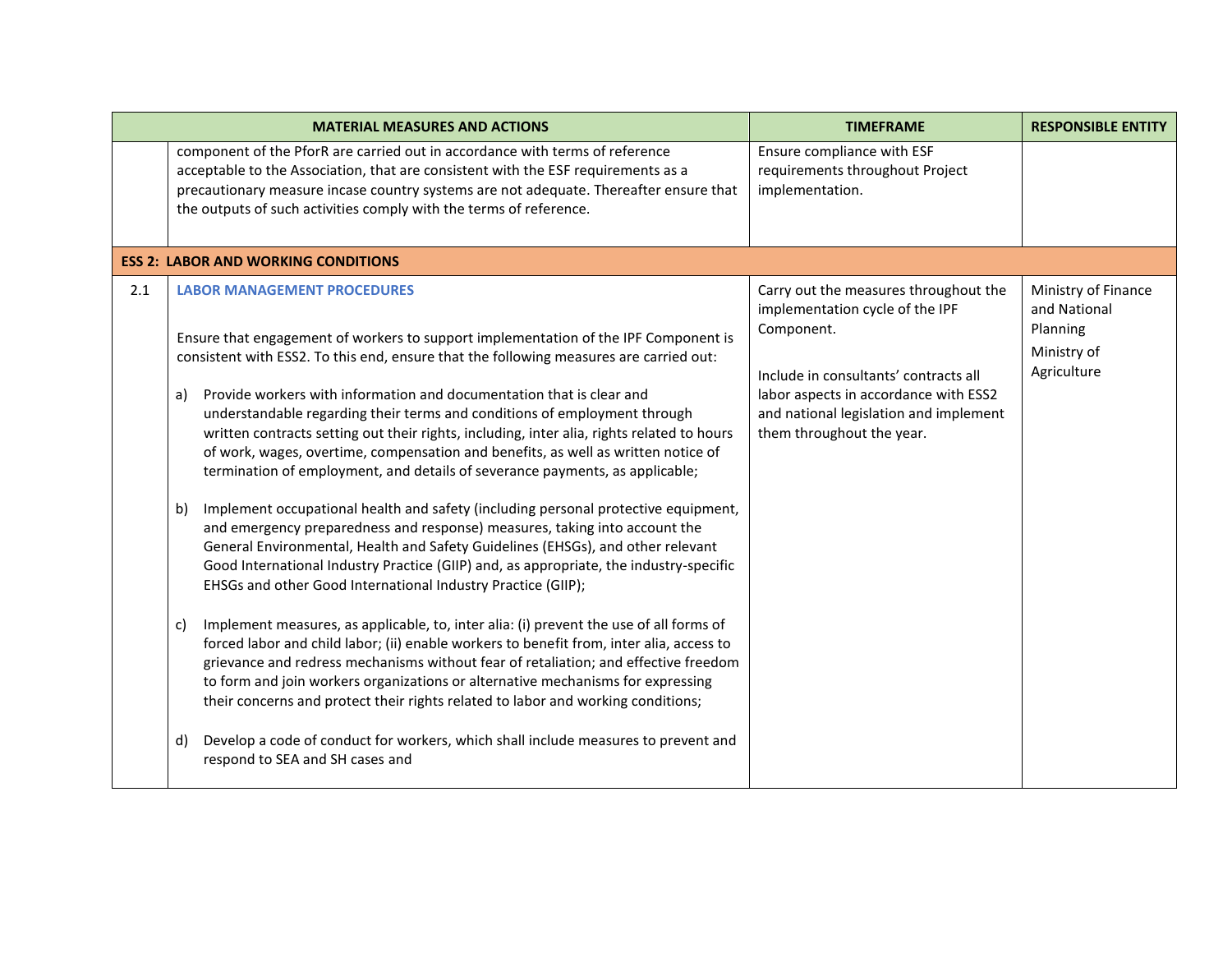|                                                                                                                                                                                                                                  | <b>MATERIAL MEASURES AND ACTIONS</b>                                                                                                                                                                                                                                                                                               | <b>TIMEFRAME</b>                                                                                                                                                 | <b>RESPONSIBLE ENTITY</b>  |
|----------------------------------------------------------------------------------------------------------------------------------------------------------------------------------------------------------------------------------|------------------------------------------------------------------------------------------------------------------------------------------------------------------------------------------------------------------------------------------------------------------------------------------------------------------------------------|------------------------------------------------------------------------------------------------------------------------------------------------------------------|----------------------------|
|                                                                                                                                                                                                                                  | Incorporate the relevant requirements above in the ESHS specifications of the<br>e)<br>procurement documents and contracts with third parties that engage workers in the<br>implementation of the Activities.                                                                                                                      |                                                                                                                                                                  |                            |
| 2.2                                                                                                                                                                                                                              | <b>GRIEVANCE MECHANISM FOR PROJECT WORKERS</b>                                                                                                                                                                                                                                                                                     | Establish grievance mechanism prior to                                                                                                                           | Ministry of                |
|                                                                                                                                                                                                                                  | Establish and operate a grievance mechanism for workers recruited under the IPF<br>component of the PforR, as described in the LMP and consistent with ESS2.                                                                                                                                                                       | engaging workers to be recruited under<br>the IPF component of the PforR, and<br>thereafter maintain and operate it<br>throughout Project implementation.        | Agriculture                |
|                                                                                                                                                                                                                                  | <b>ESS 3: RESOURCE EFFICIENCY AND POLLUTION PREVENTION AND MANAGEMENT</b>                                                                                                                                                                                                                                                          |                                                                                                                                                                  |                            |
| ESS 3 is relevant to the IPF component of the PforR, as it limited to technical assistance. Relevant aspects of this standard shall be considered in the ToRs of the<br>technical assistance activities under action 1.2. above. |                                                                                                                                                                                                                                                                                                                                    |                                                                                                                                                                  |                            |
|                                                                                                                                                                                                                                  | <b>ESS 4: COMMUNITY HEALTH AND SAFETY</b>                                                                                                                                                                                                                                                                                          |                                                                                                                                                                  |                            |
| 4.2                                                                                                                                                                                                                              | <b>COMMUNITY HEALTH AND SAFETY</b>                                                                                                                                                                                                                                                                                                 | Same timeframe as for the signing                                                                                                                                | Ministry of                |
|                                                                                                                                                                                                                                  | Assess and manage specific risks and impacts to the community arising from Project<br>activities, including, inter alia, behavior of Project workers, and include mitigation<br>measures. These will be included in the contract of consultants                                                                                    | contracts.                                                                                                                                                       | Agriculture                |
|                                                                                                                                                                                                                                  | Relevant aspects of this standard shall be considered in the technical assistance activities<br>under action 1.2. above.                                                                                                                                                                                                           |                                                                                                                                                                  |                            |
| 4.3                                                                                                                                                                                                                              | Adopt and implement preventive Gender Based Violence (GBV), Sexual Exploitation and<br>Abuse (SEA) and Sexual Harassment (SH) actions as part of the labour requirements for<br>the IPF Component. Ensure these measures are clearly stipulated in the consultants'<br>contracts and all service providers engaged on the Program. | Adopt GBV/SEA/SH preventive actions<br>and include in Consultant TORs 1 month<br>after project effectiveness and<br>implemented throughout the Project<br>cycle. | Ministry of<br>Agriculture |
|                                                                                                                                                                                                                                  | ESS 5: LAND ACQUISITION, RESTRICTIONS ON LAND USE AND INVOLUNTARY RESETTLEMENT                                                                                                                                                                                                                                                     |                                                                                                                                                                  |                            |
| ESS 5 is relevant to the IPF component of the PforR. Relevant aspects of this standard shall be considered in the ToRs of the technical assistance activities under<br>action 1.2. above.                                        |                                                                                                                                                                                                                                                                                                                                    |                                                                                                                                                                  |                            |
| ESS 6: BIODIVERSITY CONSERVATION AND SUSTAINABLE MANAGEMENT OF LIVING NATURAL RESOURCES                                                                                                                                          |                                                                                                                                                                                                                                                                                                                                    |                                                                                                                                                                  |                            |
| ESS 6 is relevant to the IPF component of the PforR. Relevant aspects of this standard shall be considered in the ToRs of the technical assistance activities under<br>action 1.2. above.                                        |                                                                                                                                                                                                                                                                                                                                    |                                                                                                                                                                  |                            |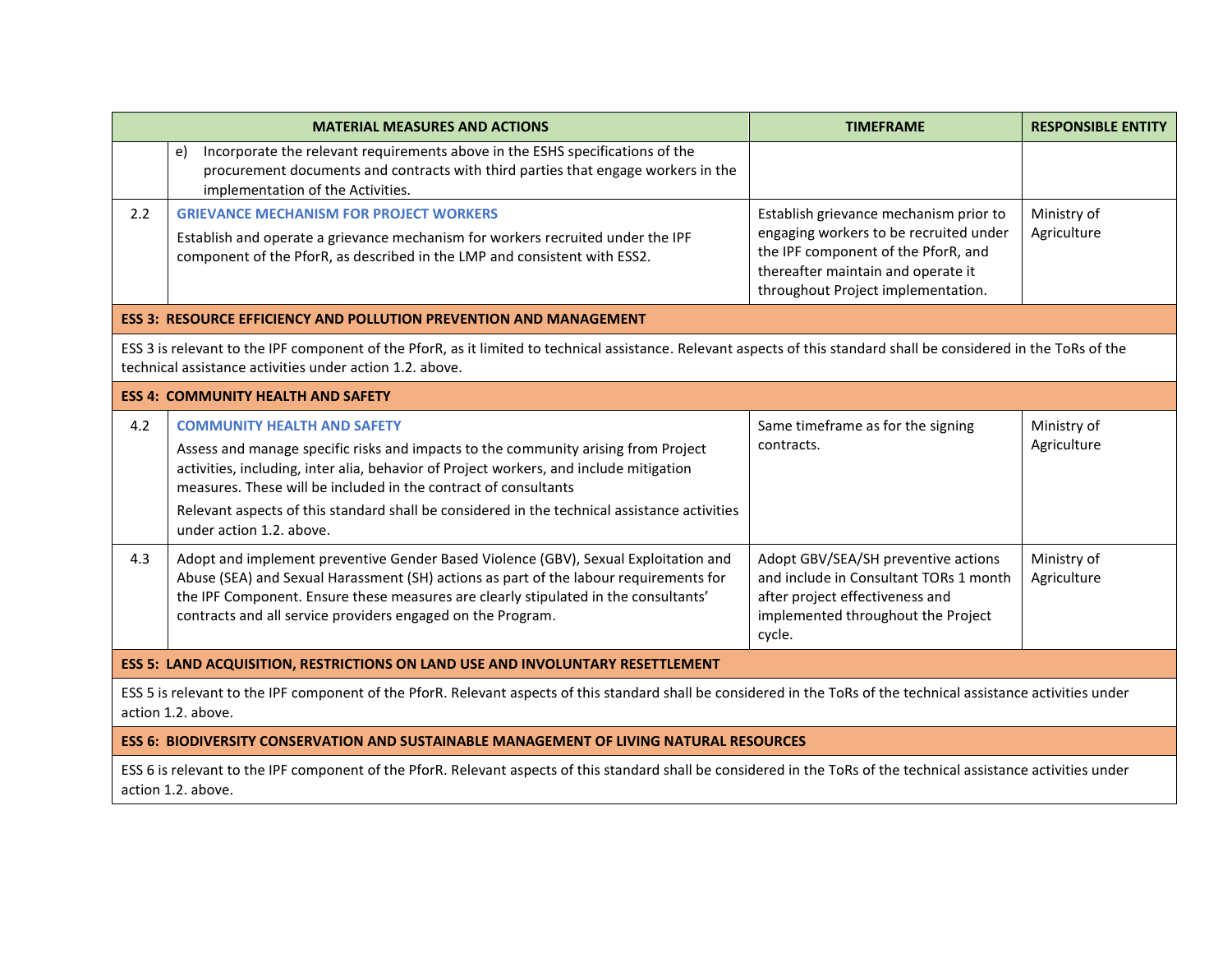|                                                                                                                                                                                                                                                                                                                                                                                                                                                                                                    | <b>MATERIAL MEASURES AND ACTIONS</b>                                                                                                                                                                                                                                                                                                                                                                                                                                                                                                                                                                                                                                                                                                                                                             | <b>TIMEFRAME</b>                                                                                                                                                                                                                                                                                              | <b>RESPONSIBLE ENTITY</b>  |
|----------------------------------------------------------------------------------------------------------------------------------------------------------------------------------------------------------------------------------------------------------------------------------------------------------------------------------------------------------------------------------------------------------------------------------------------------------------------------------------------------|--------------------------------------------------------------------------------------------------------------------------------------------------------------------------------------------------------------------------------------------------------------------------------------------------------------------------------------------------------------------------------------------------------------------------------------------------------------------------------------------------------------------------------------------------------------------------------------------------------------------------------------------------------------------------------------------------------------------------------------------------------------------------------------------------|---------------------------------------------------------------------------------------------------------------------------------------------------------------------------------------------------------------------------------------------------------------------------------------------------------------|----------------------------|
| ESS 7: INDIGENOUS PEOPLES/SUB-SAHARAN AFRICAN HISTORICALLY UNDERSERVED TRADITIONAL LOCAL COMMUNITIES                                                                                                                                                                                                                                                                                                                                                                                               |                                                                                                                                                                                                                                                                                                                                                                                                                                                                                                                                                                                                                                                                                                                                                                                                  |                                                                                                                                                                                                                                                                                                               |                            |
| ESS7 is not considered relevant to the IPF component of the PforR, as there are no distinct social or cultural groups in the Project area that exhibit characteristics of<br>indigenous or traditionally under-served communities as spelled out under this standard. Should a subsequent screening process indicate that a particular group<br>meets the requirements of ESS7 and will be impacted by this project, a social development plan which accords with this standard will be developed. |                                                                                                                                                                                                                                                                                                                                                                                                                                                                                                                                                                                                                                                                                                                                                                                                  |                                                                                                                                                                                                                                                                                                               |                            |
|                                                                                                                                                                                                                                                                                                                                                                                                                                                                                                    | <b>ESS 8: CULTURAL HERITAGE</b>                                                                                                                                                                                                                                                                                                                                                                                                                                                                                                                                                                                                                                                                                                                                                                  |                                                                                                                                                                                                                                                                                                               |                            |
| ESS 8 is relevant to the IPF component of the PforR. Relevant aspects of this standard shall be considered in the ToRs of the technical assistance activities under<br>action 1.2. above.                                                                                                                                                                                                                                                                                                          |                                                                                                                                                                                                                                                                                                                                                                                                                                                                                                                                                                                                                                                                                                                                                                                                  |                                                                                                                                                                                                                                                                                                               |                            |
|                                                                                                                                                                                                                                                                                                                                                                                                                                                                                                    | <b>ESS 9: FINANCIAL INTERMEDIARIES</b>                                                                                                                                                                                                                                                                                                                                                                                                                                                                                                                                                                                                                                                                                                                                                           |                                                                                                                                                                                                                                                                                                               |                            |
| ESS 9 is not currently relevant to the project                                                                                                                                                                                                                                                                                                                                                                                                                                                     |                                                                                                                                                                                                                                                                                                                                                                                                                                                                                                                                                                                                                                                                                                                                                                                                  |                                                                                                                                                                                                                                                                                                               |                            |
| <b>ESS 10: STAKEHOLDER ENGAGEMENT AND INFORMATION DISCLOSURE</b>                                                                                                                                                                                                                                                                                                                                                                                                                                   |                                                                                                                                                                                                                                                                                                                                                                                                                                                                                                                                                                                                                                                                                                                                                                                                  |                                                                                                                                                                                                                                                                                                               |                            |
| 10.1                                                                                                                                                                                                                                                                                                                                                                                                                                                                                               | STAKEHOLDER ENGAGEMENT PLAN PREPARATION AND IMPLEMENTATION<br>Prepare and adopt a Stakeholder Engagement Plan (SEP) for the Project, consistent with<br>ESS10, which shall include measures to, inter alia, provide stakeholders with timely,<br>relevant, understandable and accessible information, and consult with them in a<br>culturally appropriate manner, which is free of manipulation, interference, coercion,<br>discrimination and intimidation.                                                                                                                                                                                                                                                                                                                                    | Prepare and adopt the SEP no later than<br>1 month after effectiveness, and<br>thereafter implement the SEP<br>throughout Project implementation.                                                                                                                                                             | Ministry of<br>Agriculture |
| 10.2                                                                                                                                                                                                                                                                                                                                                                                                                                                                                               | <b>PROJECT GRIEVANCE MECHANISM</b><br>Establish, publicize, maintain, and operate an accessible grievance mechanism, to<br>receive and facilitate resolution of concerns and grievances in relation to the Project,<br>promptly and effectively, in a transparent manner that is culturally appropriate and<br>readily accessible to all Project-affected parties, at no cost and without retribution,<br>including concerns and grievances filed anonymously, in a manner consistent with<br>ESS10.<br>The grievance mechanism shall be equipped to receive, register, and facilitate the<br>resolution of SEA/SH complaints, including through the referral of survivors to relevant<br>gender-based violence service providers, all in a safe, confidential, and survivor-centered<br>manner. | Establish the grievance mechanism<br>prior to effectiveness, and thereafter<br>maintain and operate the mechanism<br>throughout Project implementation,<br>which may include transitionary<br>arrangements, satisfactory to the Bank,<br>until recruitment of the qualified social<br>development specialist. | Ministry of<br>Agriculture |
| <b>CAPACITY SUPPORT</b>                                                                                                                                                                                                                                                                                                                                                                                                                                                                            |                                                                                                                                                                                                                                                                                                                                                                                                                                                                                                                                                                                                                                                                                                                                                                                                  |                                                                                                                                                                                                                                                                                                               |                            |
| CS <sub>1</sub>                                                                                                                                                                                                                                                                                                                                                                                                                                                                                    | Training may be required for PIU staff, stakeholders, communities, Project workers on:                                                                                                                                                                                                                                                                                                                                                                                                                                                                                                                                                                                                                                                                                                           | A full training plan will be prepared no                                                                                                                                                                                                                                                                      | Ministry of<br>Agriculture |